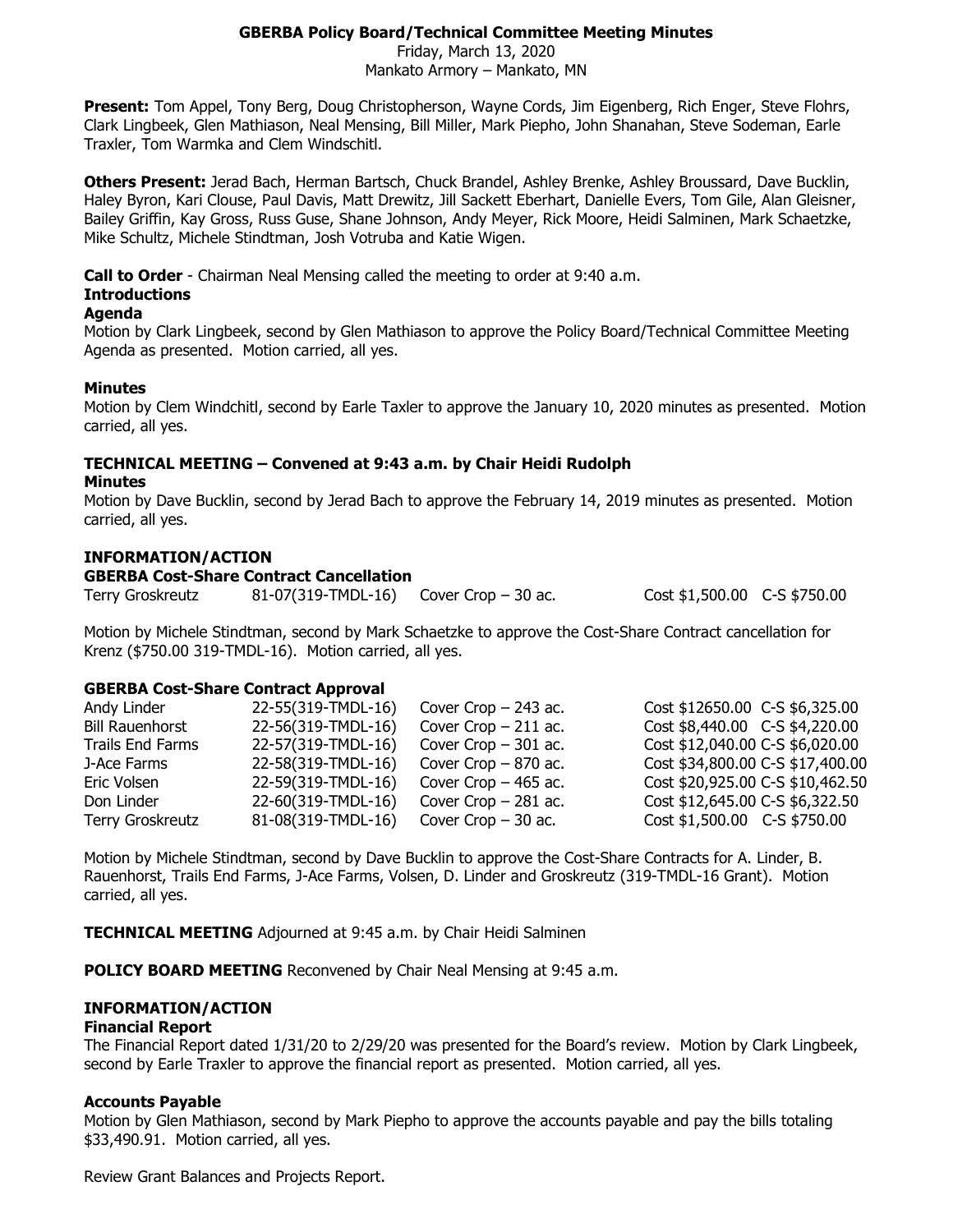# **COST-SHARE PROJECTS**

**GBERBA Cost-Share Contract Cancellation**

Terry Groskreutz 81-07(319-TMDL-16) Cover Crop – 30 ac. Cost \$1,500.00 C-S \$750.00

Motion by Clark Lingbeek, second by Rich Egner to approve the Cost-Share Contract cancellation for Krenz (\$750.00 319-TMDL-16). Motion carried, all yes.

# **GBERBA Cost-Share Contract Approval**

|                    |                    | Cost \$12650.00 C-S \$6,325.00                                                                                                                                              |
|--------------------|--------------------|-----------------------------------------------------------------------------------------------------------------------------------------------------------------------------|
| 22-56(319-TMDL-16) |                    | Cost \$8,440.00 C-S \$4,220.00                                                                                                                                              |
| 22-57(319-TMDL-16) |                    | Cost \$12,040.00 C-S \$6,020.00                                                                                                                                             |
| 22-58(319-TMDL-16) |                    | Cost \$34,800.00 C-S \$17,400.00                                                                                                                                            |
| 22-59(319-TMDL-16) |                    | Cost \$20,925.00 C-S \$10,462.50                                                                                                                                            |
| 22-60(319-TMDL-16) |                    | Cost \$12,645.00 C-S \$6,322.50                                                                                                                                             |
| 81-08(319-TMDL-16) |                    | $Cost $1,500.00$ C-S \$750.00                                                                                                                                               |
|                    | 22-55(319-TMDL-16) | Cover Crop $-$ 243 ac.<br>Cover Crop $-211$ ac.<br>Cover Crop $-301$ ac.<br>Cover Crop $-870$ ac.<br>Cover Crop $-465$ ac.<br>Cover Crop $-281$ ac.<br>Cover Crop $-30$ ac. |

Motion by Steve Flohrs, second by Jim Eigenberg to approve the Cost-Share Contracts for A. Linder, B. Rauenhorst, Trails End Farms, J-Ace Farms, Volsen, D. Linder and Groskreutz (319-TMDL-16 Grant). Motion carried, all yes.

# **MAWQCP Contract Approval**

|              | Brown SWCD MAWQCP TS-86-01       | <b>Additional Technical Assistance</b> | \$6,000.00 |
|--------------|----------------------------------|----------------------------------------|------------|
|              | Faribault SWCD MAWQCP TS-22-6-04 | <b>Additional Technical Assistance</b> | \$6,000.00 |
|              | Karl Guetter MAWQCP 64-5-34      | Worksheet Incentive                    | \$100.00   |
| George Sill  | MAWQCP 83-6-08                   | Worksheet/Certification Incentive      | \$300.00   |
| Tad Engstrom | MAWQCP 46-6-06                   | Worksheet Incentive                    | \$100.00   |
| Karl Swenson | MAWQCP 81-6-06                   | Worksheet Incentive                    | \$100.00   |
| Loren Otkin  | MAWQCP 41-5-18                   | Worksheet Incentive                    | \$100.00   |

Motion by Tom Appel, second by Tony Berg to approve the MAWQCP Additional Technical Assistance payment to Brown and Faribault SWCDs (\$6,000 each) and Guetter, Engstrom, Swenson, Otkin (\$100.00 incentive) and Sill (\$300.00 incentive). Motion carried, all yes.

# **COORDINATOR REPORT**

# **MN Agricultural Water Quality Certification Program**

Update on progress made in areas 5 and 6 – See Certification Specialist Reports. Over 500,000 acres certified! GBERBA has the Area 5 and 6 MAWQCP administrative contract approved through 2021. The Minnesota Agricultural Water Quality Certification Program is launching three new endorsements in addition to 10-year certification a farmer or landowner receives in the program. The endorsements are for soil health, integrated pest management, and wildlife.

# **2017 MPCA 319 Grant - Cover Crops and Alternative Tile Intakes**

An Implementation Policy Paper for the grant titled "Greater Blue Earth River Basin TMDL Implementation" has been developed and reviewed at the Technical meeting. This guidance document will be posted on the GBERBA website.

Cover crops: \$50.00 dollars per acre maximum, 50% cost share maximum (\$25.00 ac.), 80-acre size maximum per owner. Prioritization required. Alternative intakes: Rock and pattern tile. \$500.00 maximum and 50% cost share. These are federal dollars and require state or local match. Perforated risers, broom and other water quality intakes: \$200.00 maximum and 50% cost share. These are federal dollars and require state or local match.

The grant amendment has been completed and all remaining cost share for projects including Alternative intakes, Side inlets, and Cover crops will be at 50% cost share**. Grant End Date 8-31-2020**

**For 2020 the cover crop acre limits are removed. At this point the 50% cost share rate will be continued.**